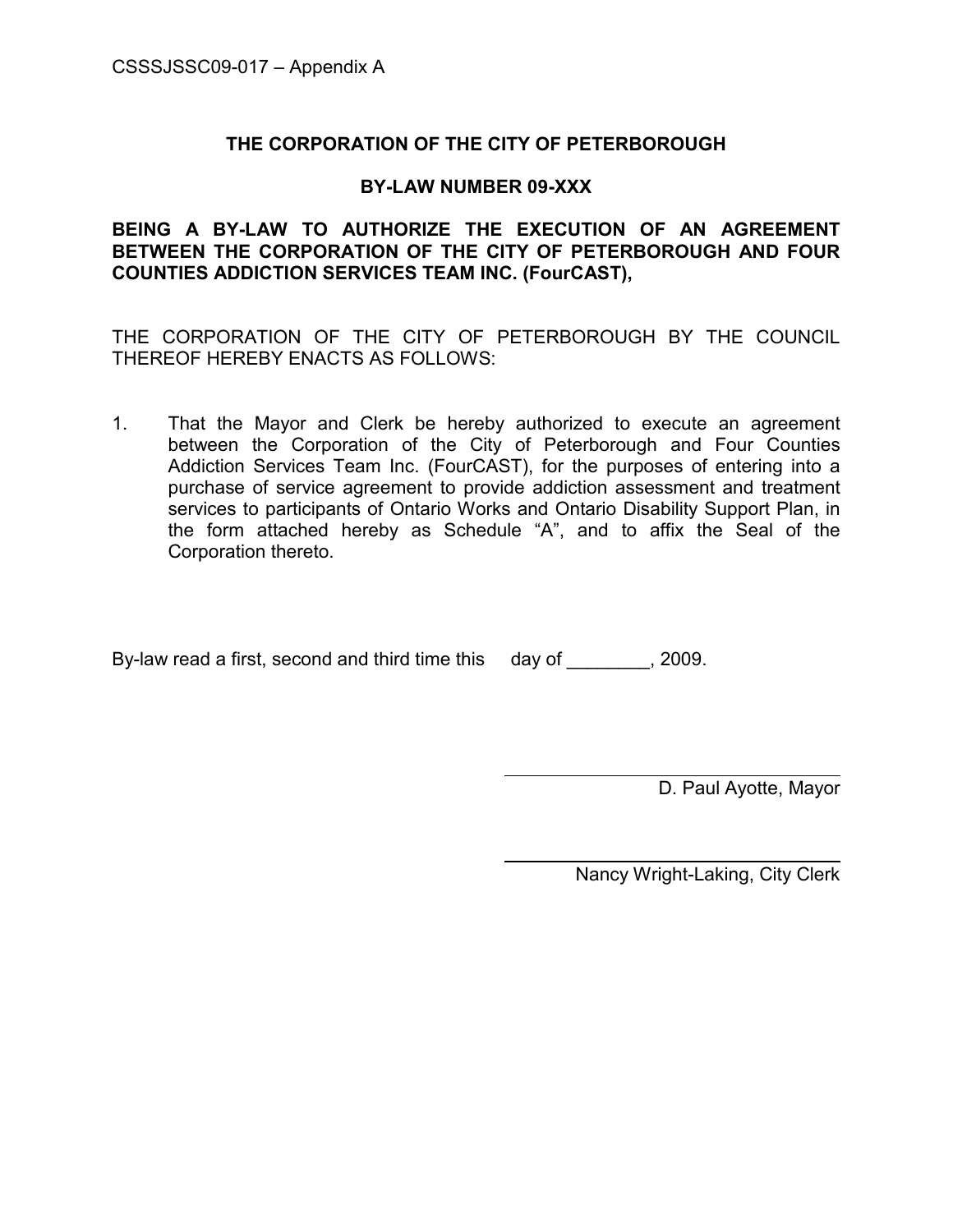THIS AGREEMENT made in quadruplicate this \_\_\_ day of December 2009

BETWEEN:

# THE CORPORATION OF THE CITY OF PETERBOROUGH

(the "City")

-and-

### FOUR COUNTIES ADDICTION SERVICES TEAM INC.

("FourCAST")

WHEREAS, as part of the delivery of the Ontario Works Addiction Services Initiative (OWASI), the City has entered into this agreement with FourCAST to increase its capacity to provide addiction assessments and a range of treatment options to Ontario Works ("OW") and Ontario Disability Support Plan ("ODSP") participants referred by the Ontario Works program, Social Services Division of the City of Peterborough ("Ontario Works Staff").

AND WHEREAS Ontario Works Staff will screen certain OW and ODSP clients for referral to FourCAST in order for such clients to receive treatment and services concerning various addiction and/or substance use/abuse issues;

AND WHEREAS the City desires to retain the services of FourCAST, and FourCAST agrees to provide its services, upon the terms and conditions outlined herein;

AND WHEREAS the City and FourCAST agree that creating an effective relationship between local shelters, the Community Drop In Centre and agencies which deliver addiction services is an important objective in addressing issues of homelessness, poverty and addictions;

AND WHEREAS FourCAST, in order to increase the number of participants in the Addiction Services Initiative, shall deliver its services under this agreement to persons residing in shelters and visiting the Community Drop In Centre within the City of Peterborough;

NOW THEREFORE THIS AGREEMENT WITNESSETH that the parties hereto mutually covenant and agree as follows:

- 1. A steering committee composed of the designated Ontario Works Staff, FourCAST and any other treatment provider agencies shall meet on a regular basis, at least quarterly, to review and monitor the program.
- 2. FourCAST shall promote participation of current OW and ODSP clients in the **OWASI**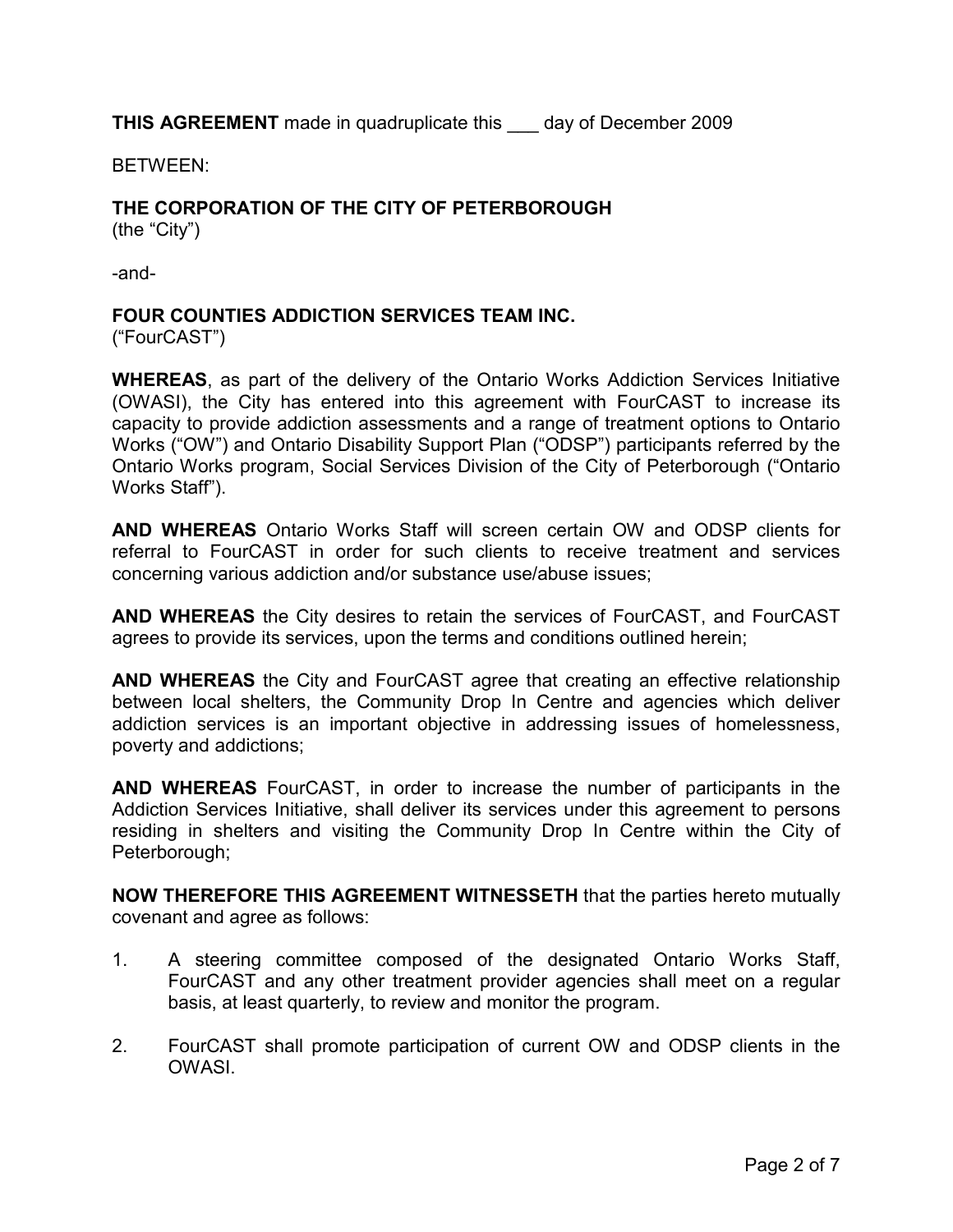- 3. Prior to referring any OW or ODSP client to FourCAST, Ontario Works Staff will screen its client and evaluate whether substance use/abuse presents a barrier to employment. If substance use/abuse is determined to be a barrier to employment, or if the participant requests an addiction counselling referral, Ontario Works Staff shall make a referral to FourCAST.
- 4. FourCAST shall provide the following treatment services to OW and/or ODSP clients, including those persons who reside at local shelters and visit the Community Drop In Centre: addiction assessment, treatment planning, referral and community treatment. Standardized service definitions outlined by the Ministry of Health and Long Term Care shall apply. Other addiction-related services may also be requested by Ontario Works Staff in keeping with the needs of specific OW and ODSP participants. FourCAST acknowledges that the City is contracting for the expertise and professional services of its organization for the term herein described, and that this agreement is in no way to be deemed or construed to be a contract of employment.
- 5. FourCAST shall provide appropriate addiction treatment services in accordance with its client and program objectives, standards in the field, and accepted best practices.
- 6. FourCAST shall make available, to each participant referred by Ontario Works Staff, an Addiction Counsellor with specialized skills and experience in working with persons with addiction and/or substance abuse problems.
- 7. FourCAST shall have primary clinical responsibility for each participant receiving treatment services and shall provide appropriate clinical supervision. FourCAST shall, along with conducting outcome measures, also conduct performance evaluations of its Addiction Counsellors working with OW and ODSP participants. While FourCAST is responsible for the performance of its staff, Ontario Works Staff may be asked to provide input related to any service delivery issues. At any time during the course of this agreement, either party may request a meeting to review and evaluate the delivery of services and such meeting shall occur within fifteen (15) business days of making the request or such other time as agreed upon by the parties, acting reasonably.
- 8. FourCAST shall dedicate one full time equivalent Addiction Counsellor for every 45-50 "active" OW and ODSP participants to solely manage referrals and to liaise with Ontario Works staff. FourCAST staff shall attend shelters and the Community Drop In Centre on a scheduled basis.
- 9. The City shall pay to FourCAST the sum of One Hundred Seventy Thousand Dollars (\$170,000) in each year of the term. The funds will be advanced in quarterly installments on or before the following dates: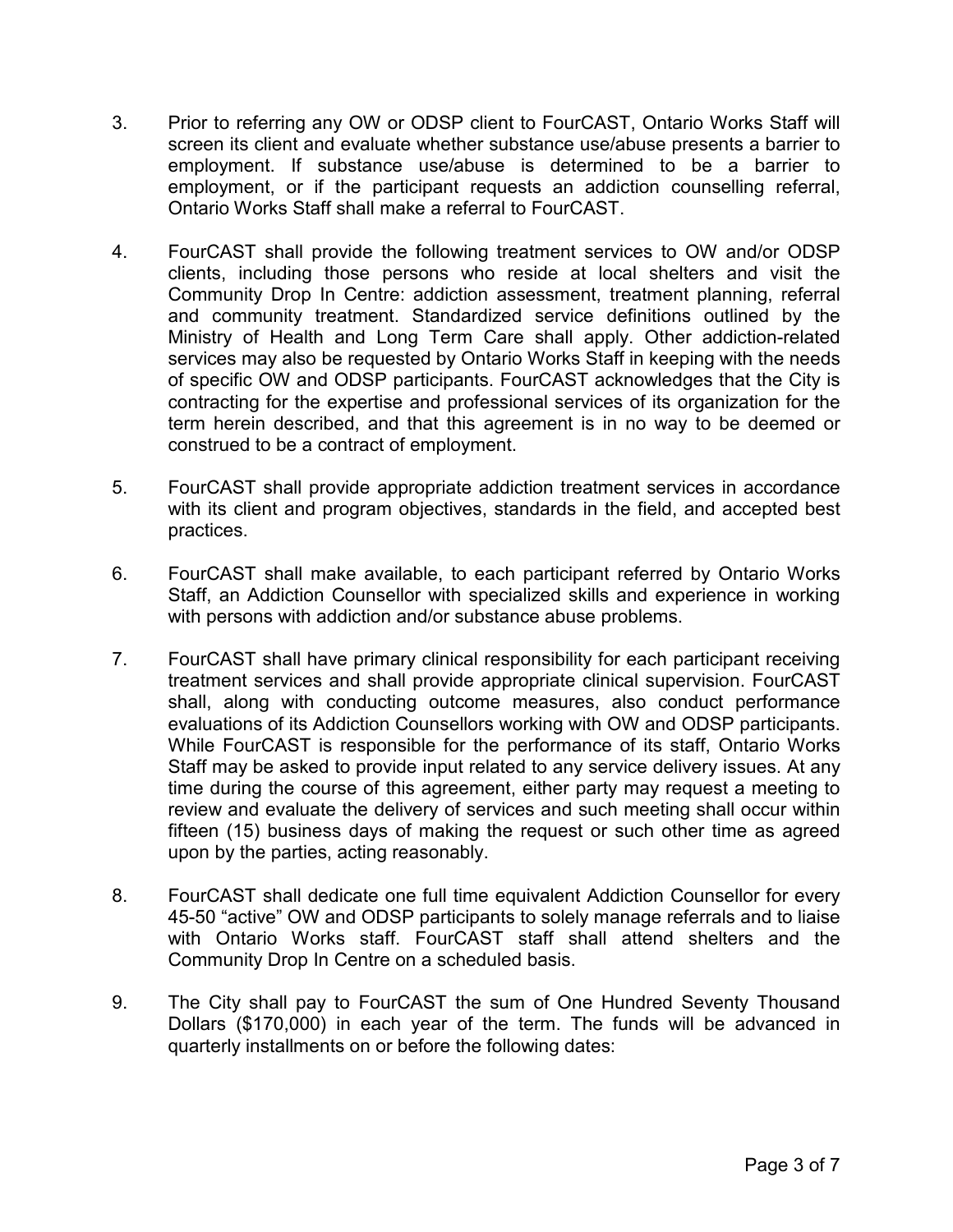| Payment Date in Each Year of the Term | <b>Amount of Payment</b> |
|---------------------------------------|--------------------------|
| 31 January                            | \$42,500                 |
| 30 April                              | \$42,500                 |
| 31 July                               | \$42,500                 |
| 31 October                            | \$42,500                 |

FourCAST agrees and acknowledges that the City's payments to it, in accordance with the above noted schedule, are conditional upon the Ministry of Community and Social Services (MCSS) continuing to provide funding for addiction treatment services to the City. The City will use it bests efforts to provide a minimum of thirty (30) days notice of its intent to renegotiate this agreement in the event of any change in MCSS funding. Following a change in MCSS funding and failing agreement between the parties concerning amendments to this agreement, either party may terminate this agreement in accordance with paragraph 22.

- 10. Upon referral, Ontario Works Staff shall provide a duly executed consent form and a completed referral form, and shall receive immediately from FourCAST an appointment time for the referred participant. Ontario Works Staff are responsible for advising the OW or ODSP participant of the first appointment. Because FourCAST is providing an increased level of service to the OW and/or ODSP participants, it is understood and agreed that OW and ODSP participants referred by Ontario Works Staff are not subject to FourCAST's wait list or wait period, if applicable, or other admission criteria and the earliest available appointment shall be provided at the time of the referral. Appointments should be scheduled within seven (7) calendar days except in rare circumstances such as staff illness or vacation time. FourCAST shall meet with shelter residents and visitors via both informal and formal booked appointments
- 11. OW and ODSP participants referred to FourCAST by Ontario Works staff or through shelter outreach shall be assessed and orientated to FourCAST's full range of outpatient services, withdrawal management or residential treatment, and/or to any and all community mental health services, as appropriate. Participants shall be assessed using the standardized assessment package mandated for use by the Ministry of Health and Long Term Care (the "Ministry"). An individualized treatment plan shall be developed and negotiated based on the participant's identified needs and goals and consistent with Ministry admission and discharge criteria. FourCAST staff shall normally manage treatment services and referrals to other addiction treatment agencies.
- 12. FourCAST staff shall provide directly to Ontario Works Staff, on a monthly basis, information about attendance and general progress of each participant as well as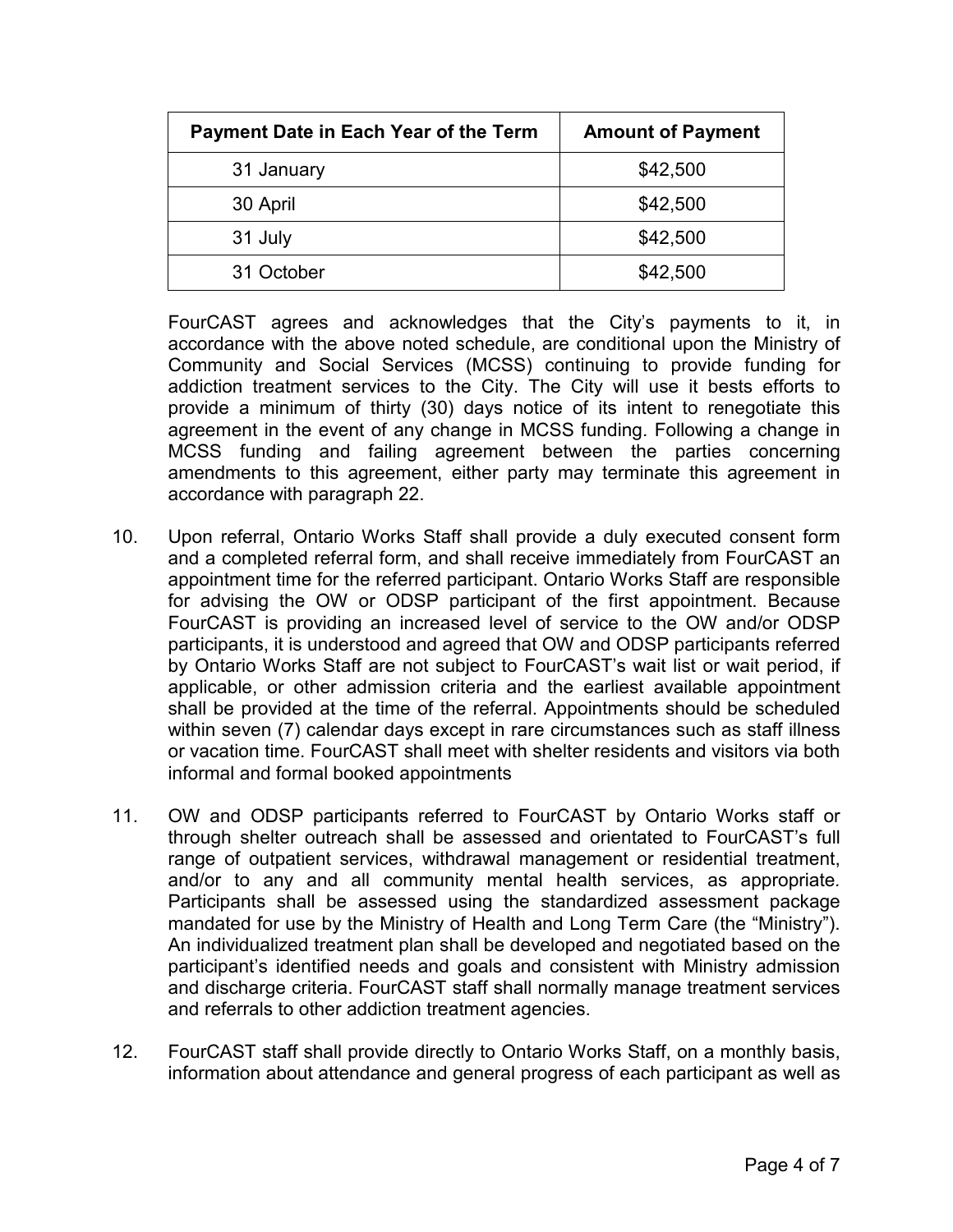identified support needs including, but not limited to, transportation, childcare, substitute activities and housing.

- 13. FourCAST shall, on a quarterly basis, provide statistics which:
	- a. States how many participants were engaged in the outreach services (total number of participants plus number of unique participants);
	- b. States how many participants were referred to other services and what those services were (ex. Community Withdrawal Management);
	- c. States which other services each participant was referred to;
	- d. Provides a breakdown of how many participants were Ontario Works, ODSP and other participants;
	- e. Reports on any other measures reasonably requested by the City of Peterborough.
- 14. In keeping with best practices, FourCAST staff shall collaborate with Ontario Works Staff, the participant and if applicable, other community agencies to support the case management goals for each participant.
- 15. Client information and records shall be maintained in accordance with FourCAST existing practices for the appropriate and effective management of client information. The parties agree that, concerning disclosure of, and access to, the personal health information of participants, that the Personal Health Information Protection Act, the Municipal Freedom of Information and Protection of Privacy Act and the applicable provisions of the Mental Health Act, the Ontario Works Act, 1997, and/or the Ontario Disability Support Payment Act, 1997 shall apply. In addition, the parties agree to use mutually agreed upon forms and documents under this agreement.
- 16. Ontario Works Staff shall remain involved with all participants referred to FourCAST for the purposes of monitoring progress, providing support, and determining support needs and participation requirements with the participant. Ontario Works Addiction Services staff shall provide concurrent intensive case management for Ontario Works participants. Ontario Works staff and the participant shall determine frequency of meetings with the participant individually.
- 17. Additional programming such as support groups and community activities shall be provided as needed and appropriate in partnership with other agencies as often as feasible.
- 18. FourCAST shall be responsible for reporting barriers that may inhibit the successful completion of the treatment plan, to the Ontario Works Staff. These barriers may include absenteeism by the participant, failure to participate in the plan, attitude or other factors deemed relevant by the FourCAST Addiction Counsellor. FourCAST shall forthwith advise Ontario Works Staff if, in their professional opinion, a referral would not be an appropriate participant in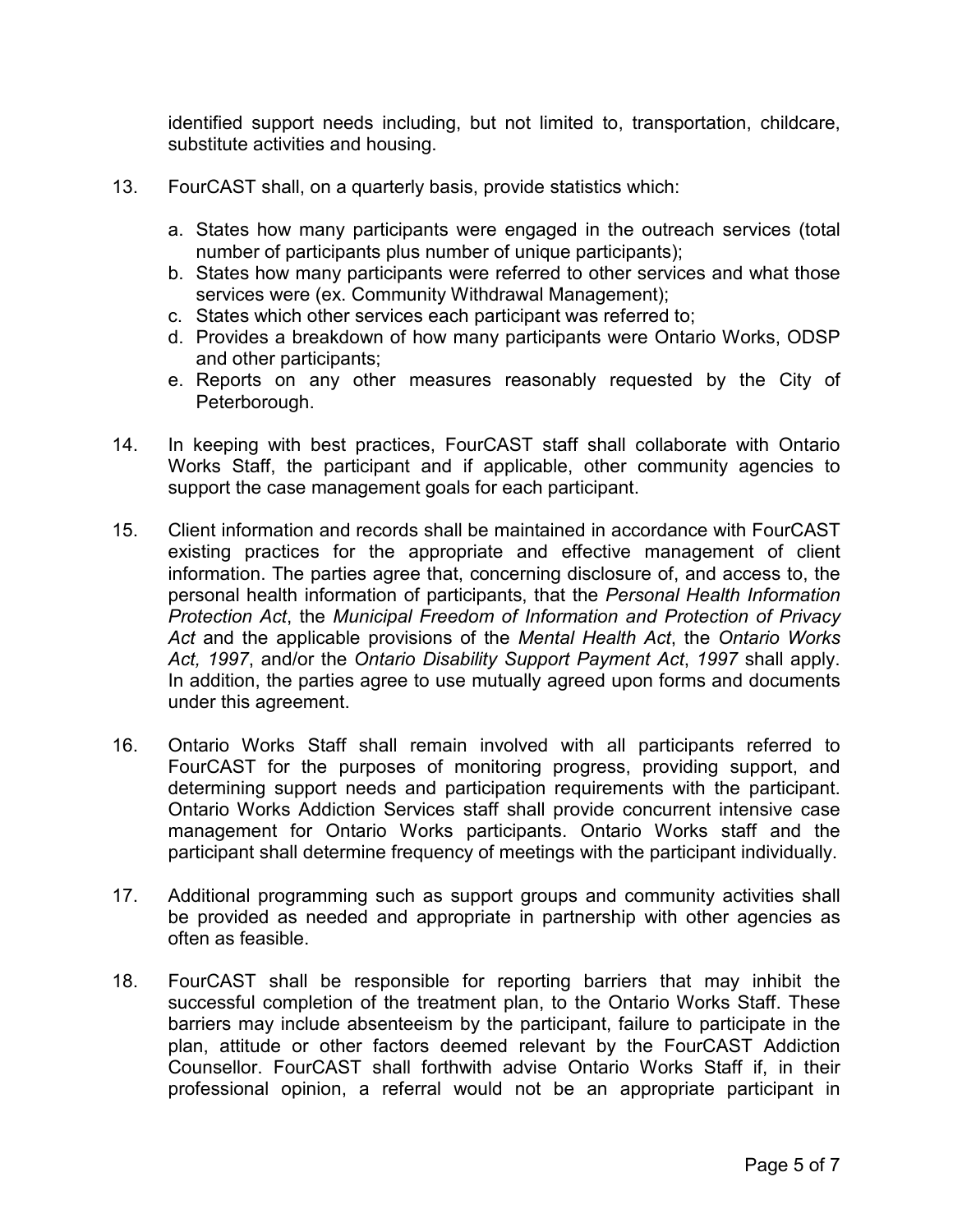treatment services and shall state the reasons why the referral is not appropriate. This report may be made verbally unless the Ontario Works Staff requests a written report.

- 19. If a FourCAST Counsellor, acting reasonably, deems a participant not appropriate to continue receiving treatment services, they shall forthwith advise Ontario Works Staff that they are ceasing the delivery of treatment services to that participant. Following such cessation of treatment services, Ontario Works Staff may maintain the participant in Ontario Works addictions activities for up to three (3) months in order to provide intensive case management support. Ontario Works Staff may, at any time, refer the participant back to FourCAST for treatment services.
- 20. Ontario Works Staff shall be responsible for reporting termination of the participant's mandatory requirement in the addiction treatment plan to FourCAST. This report may be made verbally.
- 21. Ontario Works Staff shall monitor progress and outcomes. FourCAST will provide statistical data required by the Ministry and the City on a monthly basis by the  $7<sup>th</sup>$ business day of the following month. FourCAST shall, in addition to performing its normal outcome measurements, also compile data specific to OW and ODSP participants, based on FourCAST's client and program objectives. Additional data shall include at a minimum:
	- Client demographics;
	- Reported primary substances of use;
	- Referrals out;
	- Number and types of services provided;
	- Client satisfaction survey results; and
	- Other information reasonably requested by the City or MCSS.
- 22. FourCAST shall acknowledge sponsorship by the Social Services Department of the City of Peterborough in promotional materials, promotional presentations and client service encounters.
- 23. Should any dispute arise concerning the interpretation or application of this agreement or the rights of the respective parties that cannot be resolved by the Executive Director of FourCAST and the Manager of Social Assistance, both parties agree to attempt to find a process of dispute resolution. Regardless, either party, upon sixty (60) days written notice to the other, may terminate this agreement. In the event that either party terminates the agreement, FourCAST shall refund to the City a proportionate amount of the funds advanced by the City hereunder, based upon the unexpired portion that the payment period covered.

## Notice to the City shall be sent to: